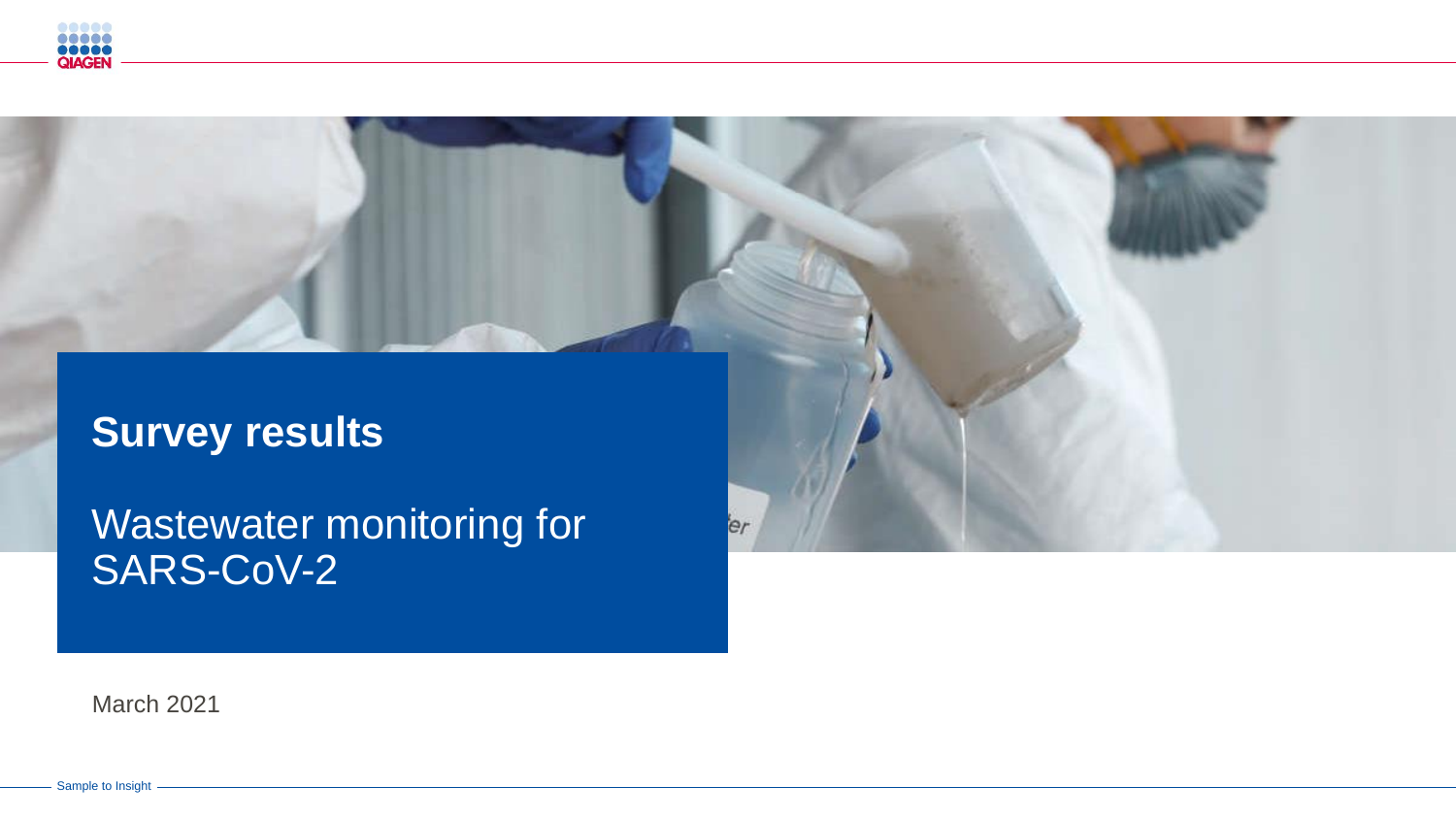Wastewater monitoring for SARS-CoV-2

### What do you think is the most critical challenge in wastewater testing for SARS-CoV-2?



Should wastewater monitoring for SARS-CoV-2 become routine?



Sample to Insight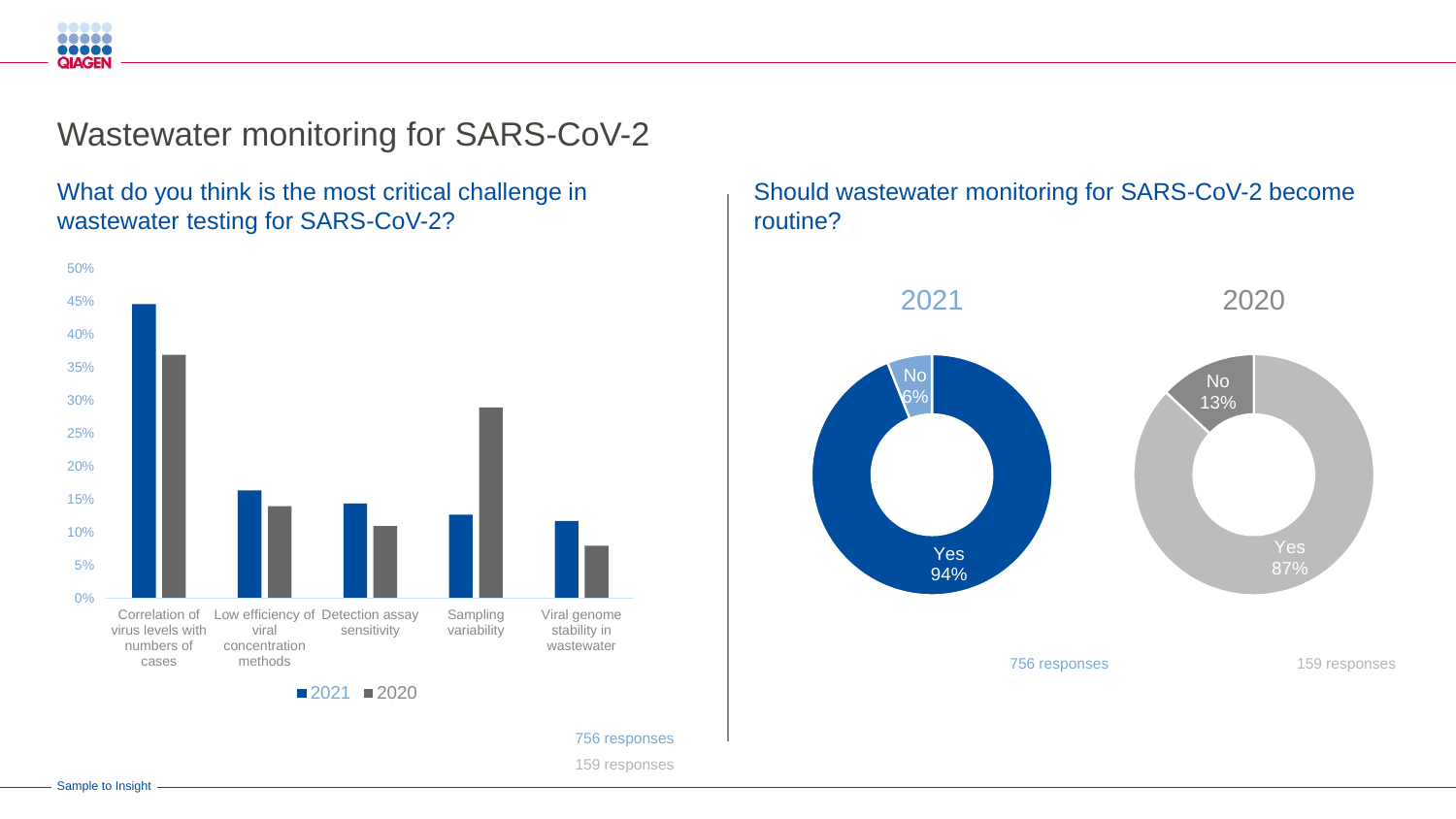## Sampling details



What is the frequency of wastewater collection for your lab? Where are your wastewater samples collected?



578 responses

152 responses

- $\blacksquare$  Inlet works in the treatment plant only
- $\blacksquare$  Inlet works in the treatment plan
- **Local pumping station**
- **Sewage inspection cells**
- Regional pumping station
- **Local pumping station only**

- $\blacksquare$  Inlet works in the treatment plan
- Local pumping station
- **Sewage inspection cells**
- Regional pumping station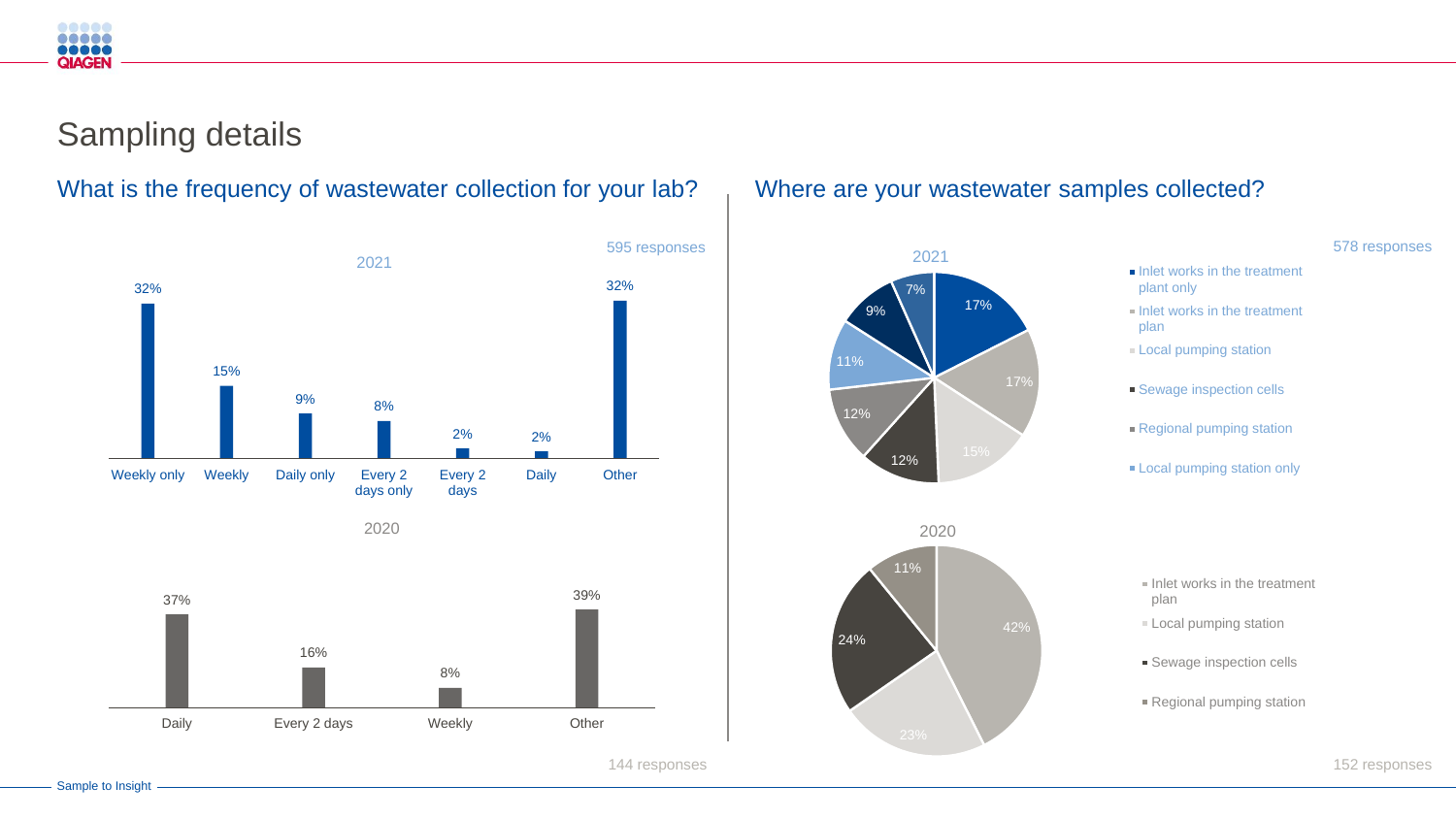## Sampling (continued)

### Which sample type are you using or planning to use?





135 responses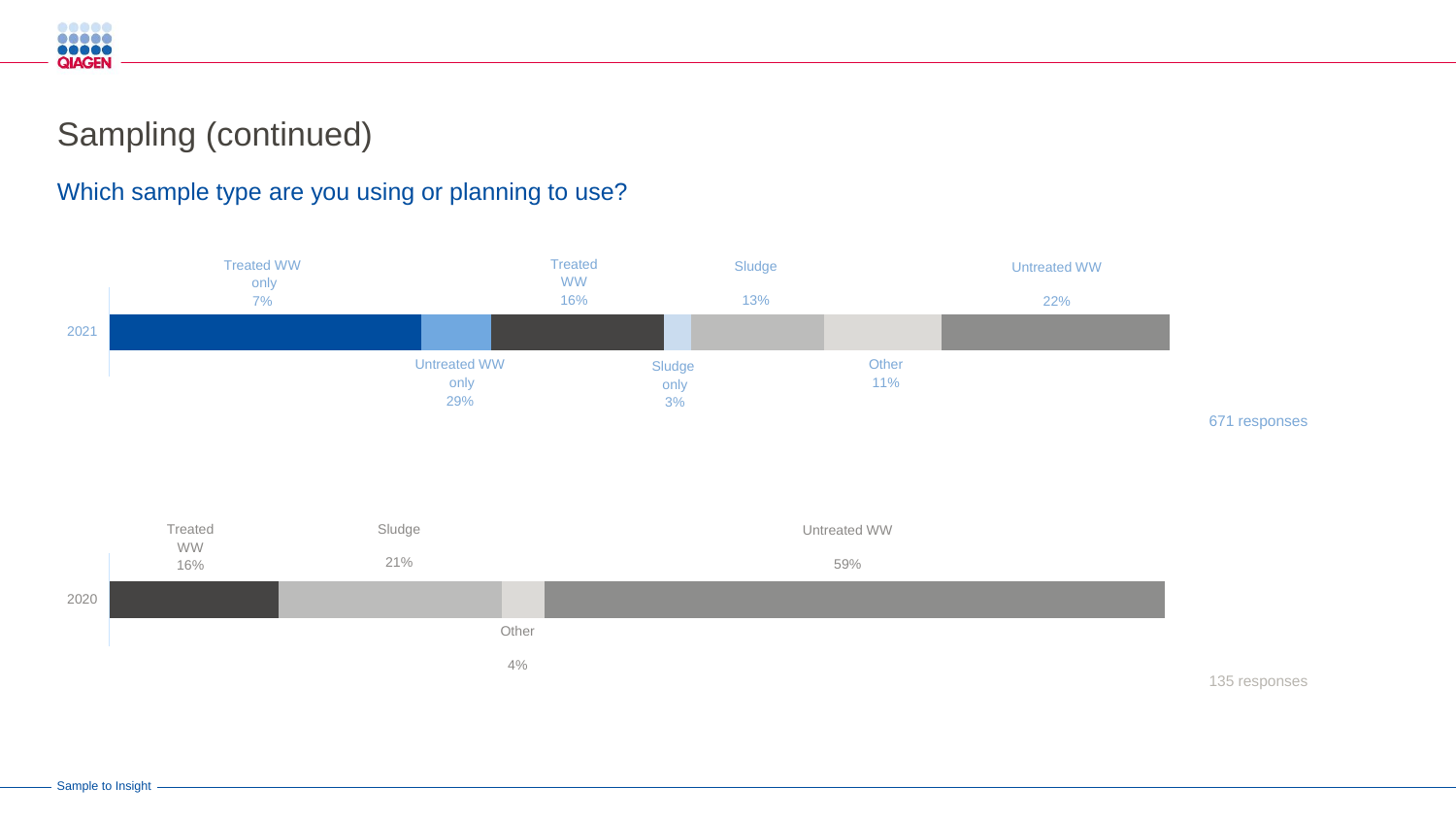## Preferred processing methods



#### What concentration method do you use?<br>
What is your preferred detection method for SARS-CoV2 in wastewater?



143 responses 101 responses